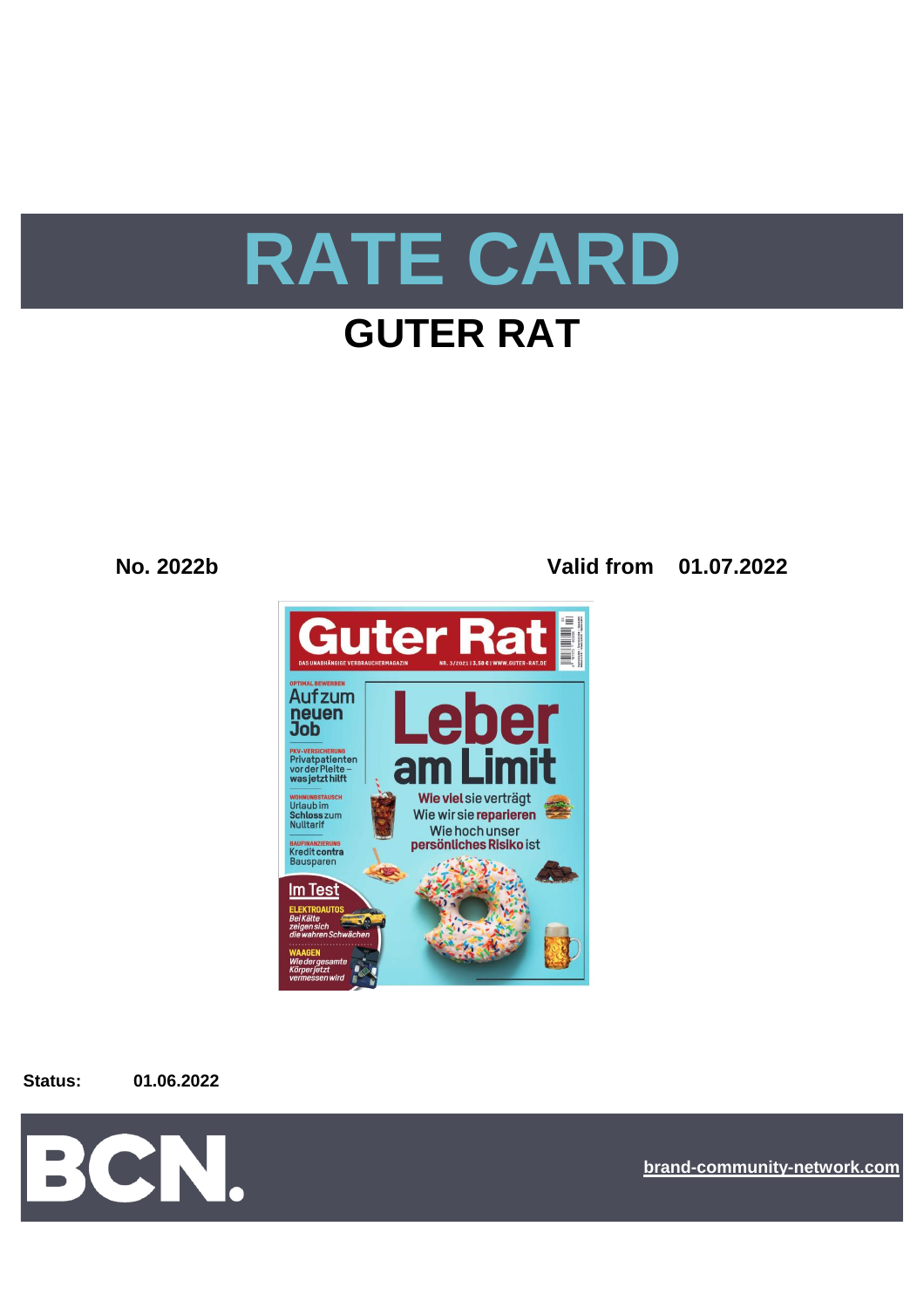# **PUBLISHER'S DATA**

SUPER Illu Verlag GmbH & Co. KG Commerzbank AG D-10785 Berlin BIC: DRES DEFF 680

P +49 781 84 5149 [heike.lauber@burda.com](mailto:heike.lauber@burda.com) **Terms of payment:**

## **Print Management/Placement**

Gregor Dörflinger AdTech Factory GmbH Hauptstraße 127 D-77652 Offenburg T +49 781 84 3731 [gregor.doerflinger@adtechfactory.com](mailto:gregor.doerflinger@adtechfactory.com)

# **Ad Management/Order Management Terms and conditions:**

AdTech Factory GmbH Hauptstraße 127 D-77652 Offenburg [orders@adtechfactory.com](mailto:orders@adtechfactory.com)

# **Frequency of publication Technical data:**

**& on sale date** monthly, thursday (subject to change)

# **Place of publication**

## **Publisher Bank accounts: Bank accounts:**

Potsdamer Straße 7 IBAN: DE54 6808 0030 0723 4120 00 UniCredit Bank AG **Brand Director IBAN: DE19 7002 0270 0015 0249 05** Heike Lauber **BIC: HYVEDEMMXXX** 

Invoices are due in net 30 days after the invoice date. The publisher guarantees a 2 per cent discount for advance payments, provided that the invoice amount is submitted on the publication date of the issue in which the advertisement is published at the latest and no older invoices are outstanding. In the event that the payment target is exceeded, default interest pursuant to Clause 11 of the Terms and Conditions of 5 per cent is calculated based on the respective base rate pursuant to Section 1 (1) of the German Discount Rate Transition Law (Diskontsatz-Überleitungs-Gesetz– DÜG). All prices are net prices. The statutory value-added tax is added. Direct debit is possible.

All ad orders are exclusively carried out pursuant to the General Terms and Conditions. These have to be requested directly from BCN or can be viewed online at:

P +49 781 84 3756 [brand-community-network.com/terms-conditions](https://bcn.burda.com/terms-conditions)

For current and binding technical data, log onto duon-portal.de. Also available as PDF download.

[duon-portal.de/](https://duon-portal.de/)

# Berlin, PZN 571303 **Delivery of printer's copy:**

Please upload all copies electronically to duon-portal.de. For support please e-mail support@duon-portal.de or call +49 40 37 41 17 50.

## **General legal notice:**

The warranty claims specified in the publishers' general terms and conditions apply only when the certified technical requirements and standards published on the DUON portal have been fulfilled as well as the delivery has been carried out via the DUON portal. This also holds when data are provided without proof.

# **Online advertisement booking:**

The current, binding technical advertisement bookings can also be sent via the online booking system:

[obs-portal.de/](https://www.obs-portal.de/)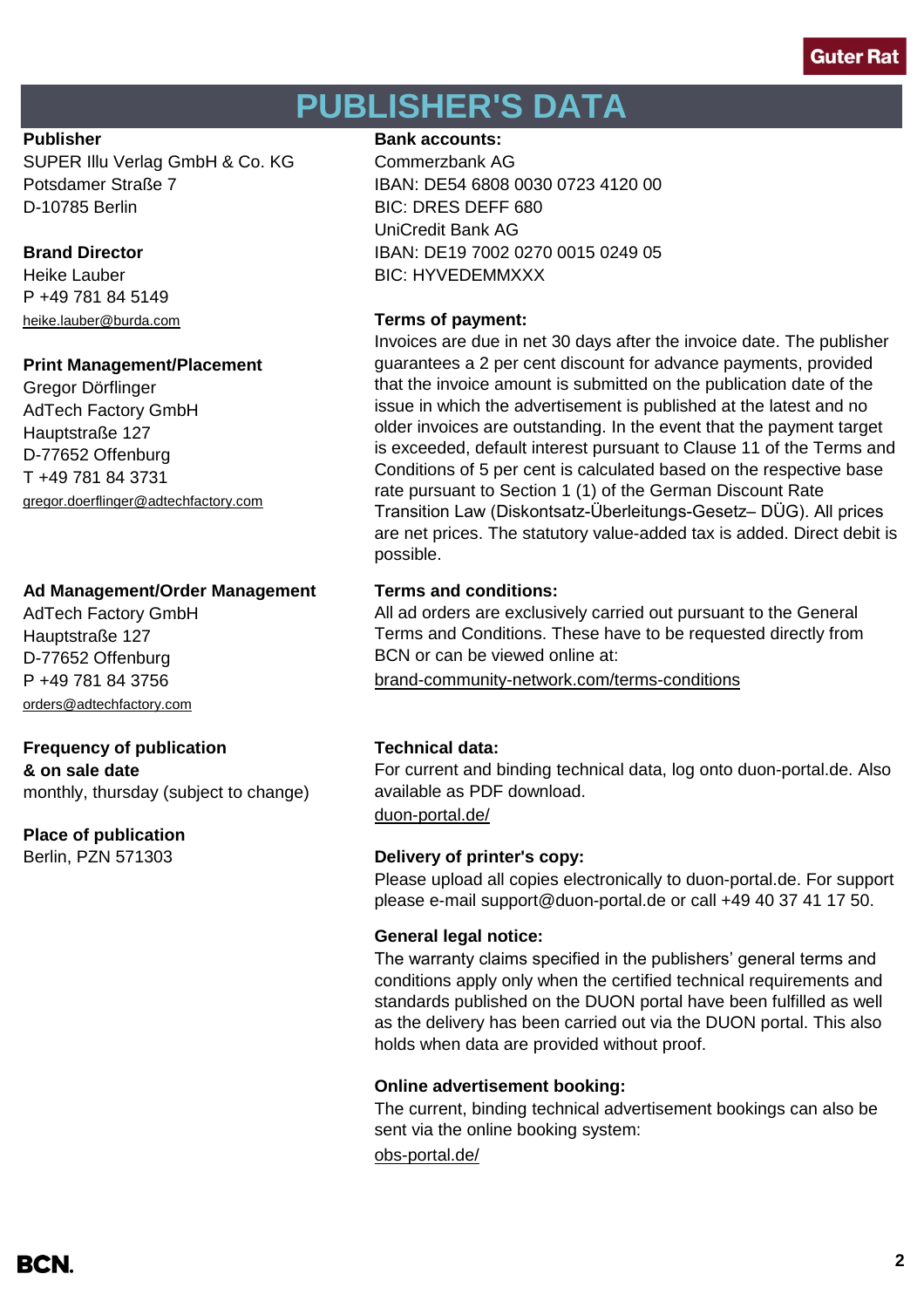# **FORMATS & RATES**

| Format              | <b>Placement</b>      | <b>Bleed format*</b> | Rate     |
|---------------------|-----------------------|----------------------|----------|
| $2/1$ page          | Standard              | 426 x 289            | 39,000€  |
| $1/1$ page          | Standard              | 213 x 289            | 19,500 € |
| 1/2 page vertical   | Standard              | 106 x 289            | 11,300 € |
| 1/2 page horizontal | Standard              | 213 x 137            | 11,300 € |
| 1/3 page vertical   | Standard              | 74 x 289             | 7,500 €  |
| 1/3 page horizontal | Standard              | $213 \times 95$      | 7,500 €  |
| 1/4 page vertical   | Standard              | 58 x 289             | 5,600€   |
| 1/4 page horizontal | Standard              | $213 \times 74$      | 5,600€   |
|                     |                       |                      |          |
| $2/1$ page          | <b>Opening Spread</b> | 426 x 289            | 46,800 € |
| $1/1$ page          | Inside front cover    | 213 x 289            | 21,300 € |
| $1/1$ page          | Outside back cover    | 213 x 289            | 21,300 € |
|                     |                       |                      | $*$      |

width x height in mm

## **Advertorials:**

[brand-community-network.com/advertisin](https://bcn.burda.com/advertisingsolutions/print/native-ads)gsolutions/print/native-ads Formats and prices for advertorials created by the editorial team on request. For more information, please visit

## **Consecutive Ads:**

Surcharge on two or more adverts on consecutive partial-page ads: 10%

## **Fixed placements:**

Agreed fixed placements (e.g. first for a business line, commodity group, etc.) entitle the publisher to bill a placement surcharge.

## **Type area format:**

On request.

**Digital rate card:** Please find the digital rate card here: [brand-community-network.de/advertisingsolutions/digital/prices](https://bcn.burda.com/advertisingsolutions/digital/prices)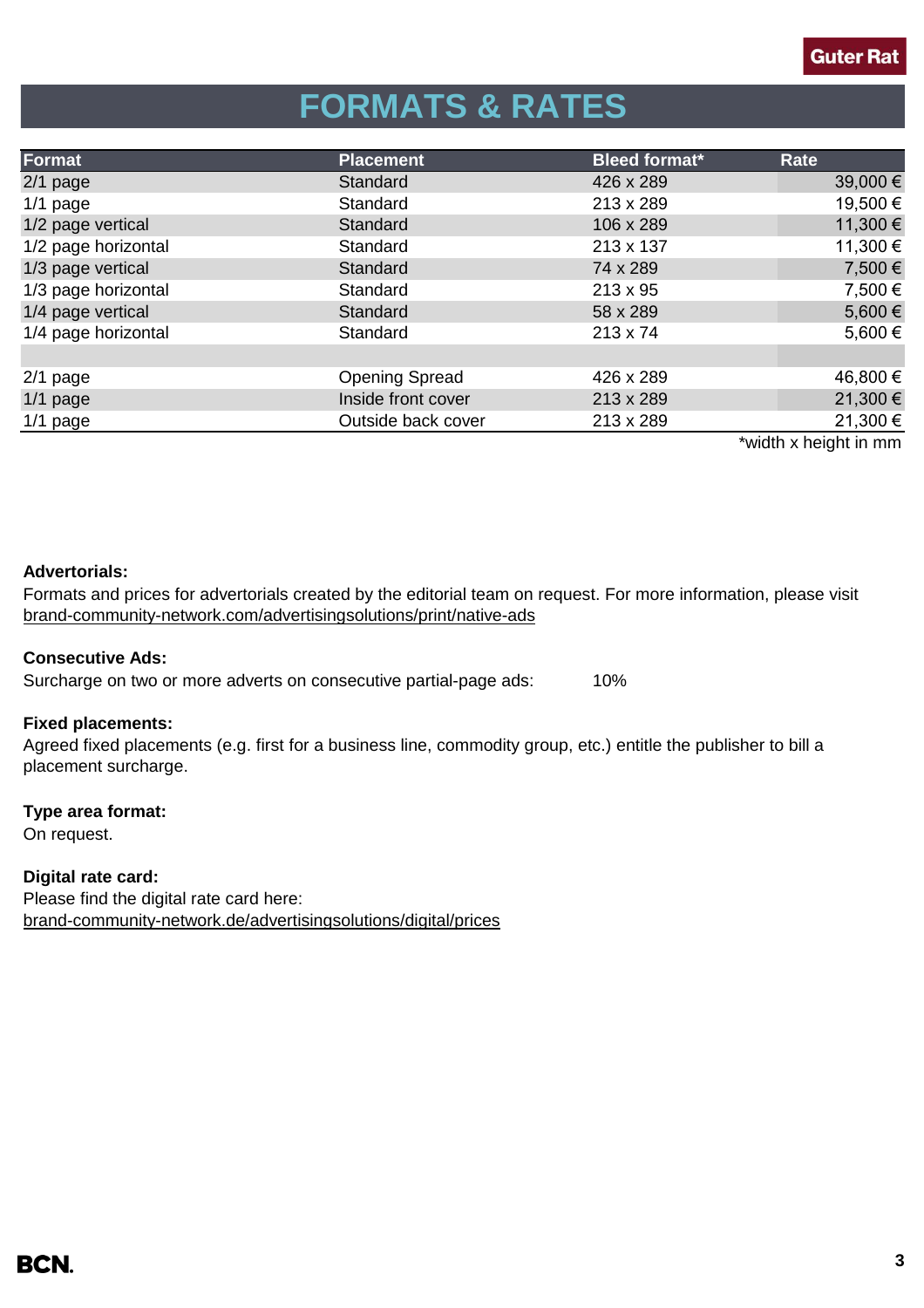# **AD SPECIALS**

| <b>Rates per thousand</b> | <b>Circulation excl.</b><br>subscriptions* | <b>Subscription</b><br>circulation | Additional ad specials available on request.                                                                                                                                                                                                                       |  |
|---------------------------|--------------------------------------------|------------------------------------|--------------------------------------------------------------------------------------------------------------------------------------------------------------------------------------------------------------------------------------------------------------------|--|
| <b>Bound inserts</b>      |                                            |                                    | Prices apply for the booking of at least the entire<br>domestic print run.                                                                                                                                                                                         |  |
| up to 4 pages             | $83 \in$                                   | 103€                               |                                                                                                                                                                                                                                                                    |  |
| up to 8 pages             | 89€                                        | 116€                               | The publisher reserves the right to reschedule bookings<br>with less than domestic print run.                                                                                                                                                                      |  |
| up to 12 pages            | 93€                                        | 128€                               |                                                                                                                                                                                                                                                                    |  |
| bound partner postcards   | 62€                                        | 70 €                               | A minimum run of 50,000 copies applies for all ad                                                                                                                                                                                                                  |  |
| <b>Glued-on inserts</b>   |                                            |                                    | specials.                                                                                                                                                                                                                                                          |  |
| Postcard up to 25 g       | 45€                                        | 56€                                | A split-run advertising surcharge of 25 % applies for<br>booking subscription circulation only. Smaller booking<br>units, e.g. according to Nielsen areas or federal states,<br>88 $€$ are possible. For these will be charged an additional<br>25 % per thousand. |  |
| Booklet up to 25 g        | 45€                                        | 56€                                |                                                                                                                                                                                                                                                                    |  |
| Sample up tp 10 g         | 72€                                        |                                    |                                                                                                                                                                                                                                                                    |  |
| <b>Loose inserts</b>      |                                            |                                    |                                                                                                                                                                                                                                                                    |  |
| up to $10 g$              | $90 \in$                                   | 114 €                              |                                                                                                                                                                                                                                                                    |  |
| up to $20 g$              | $93 \in$                                   | 121 €                              | *Circulation excl. subscriptions is made up of the<br>combined print runs for the circulation segments<br>newsstand, subscription circles, inflight and other sales.                                                                                               |  |
| up to $30 g$              | 97€                                        | 129€                               |                                                                                                                                                                                                                                                                    |  |
| up to $40 g$              | 100€                                       | 138€                               |                                                                                                                                                                                                                                                                    |  |
| up to 50 g                | 103€                                       | 146€                               |                                                                                                                                                                                                                                                                    |  |

**All tariff ad specials are eligible for discount and count towards the annual agreement commitment.**

### **Calculation basis:**

The calculation basis is the planned circulation or IVW quarterly report upon order confirmation, exclusive of the respective e-paper copies.

### **Delivered quantity:**

The delivered quantity is based on the planned print run or IVW quarterly report valid at the date of the order confirmation, plus 2 % surplus. In order to react to circulation fluctuations at short notice, we recommend contacting our Print Management/Placement (see "Your Personal Contacts" page) one more time before production start.

### **Delivery address and deadline:**

Please find the delivery address and deadline on the respective order confirmation. An incoming goods inspection does not take place at the printing plant.

### **Conditions of delivery:**

**Order and cancellation date:** clearly material must be delivered, carried, to the address where it will be processed. The processed of the address where it will be processed. The address where it will be processed. The pr Ad specials must be delivered in accordance with the guidelines of the Bundesverband für Druck und Medien (German Association of Print and Media), and be

See "special closing dates" on page "Schedule & Topics Print"; due to limited availability, we strongly recommend booking as early as possible.

### **Proviso:**

Should any processing problems arise, completion of the circulation takes priority over ad special processing.

### **AdSpecial Portal:**

Binding technical information on Ad Specials and information on deadlines, samples and delivery for the participating objects is available for download at

### adspecial-portal.de

**Glued-on inserts:** The basis is a 1/1 carrier advertisement.

### **Sample products:**

An additional postal fee applies to samples and objects over 2.5 mm thickness.

### **Samples:**

Samples must be presented by the closing date at the latest. For product samples 50 pieces are required up front. For all other ad specials a minimum of 5 samples are required. To be sent: AdTech Factory, Print Management, Hauptstraße 127, 77652 Offenburg, Germany.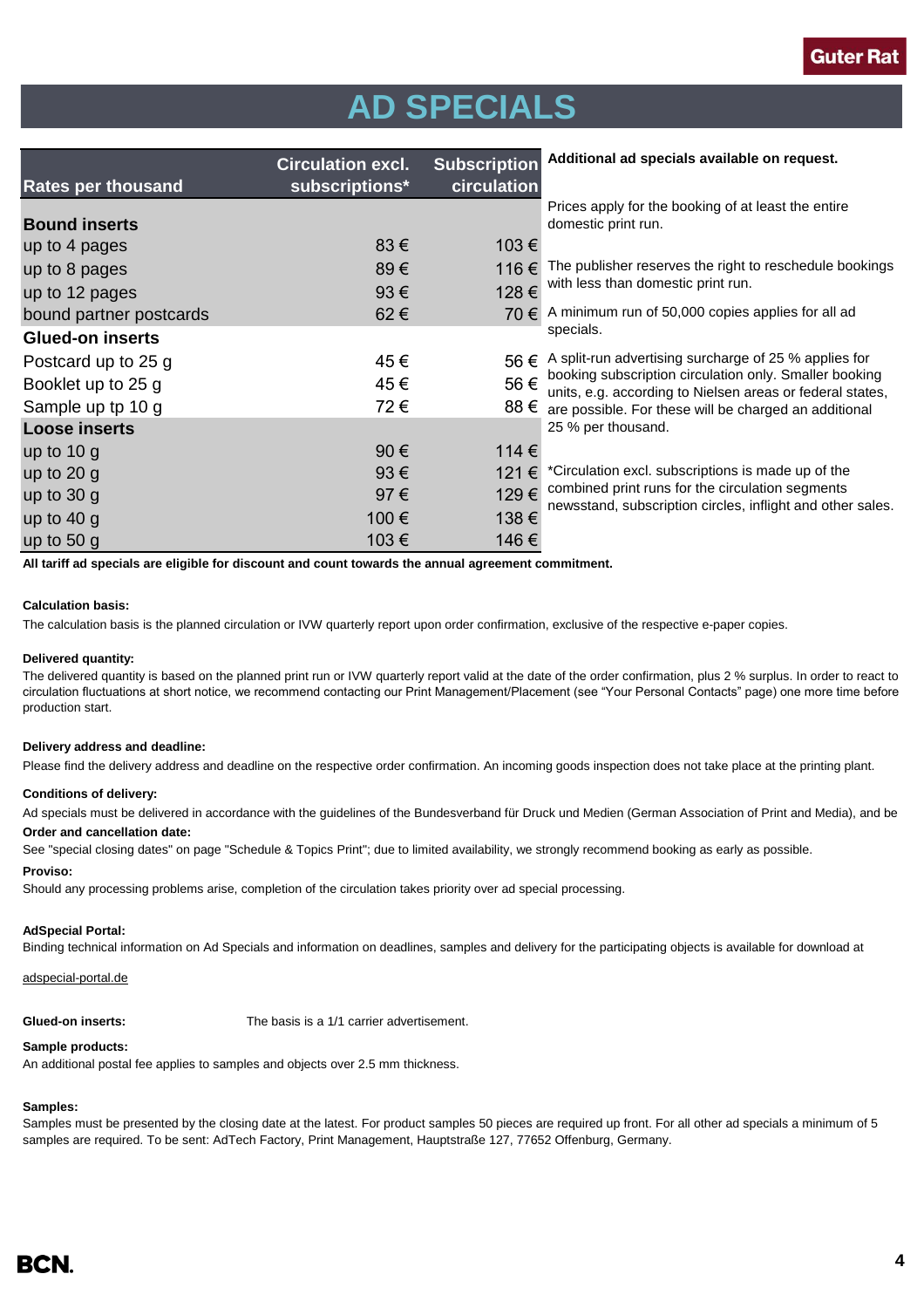# **SCHEDULE**

| The BCN topic preview tool provides you with attractive themes or specials: |              | brand-community-network.com/topic-preview-tool |             |                                |
|-----------------------------------------------------------------------------|--------------|------------------------------------------------|-------------|--------------------------------|
| No.                                                                         | On sale date | <b>Closing date*</b>                           | Copy date** | <b>Special closing date***</b> |
| 2/22                                                                        | 13.01.22     | 08.12.21                                       | 08.12.21    | 01.12.21                       |
| 3/22                                                                        | 17.02.22     | 19.01.22                                       | 19.01.22    | 05.01.22                       |
| 4/22                                                                        | 17.03.22     | 16.02.22                                       | 16.02.22    | 02.02.22                       |
| 5/22                                                                        | 21.04.22     | 23.03.22                                       | 23.03.22    | 09.03.22                       |
| 6/22                                                                        | 19.05.22     | 20.04.22                                       | 20.04.22    | 06.04.22                       |
| 7/22                                                                        | 23.06.22     | 25.05.22                                       | 25.05.22    | 11.05.22                       |
| 8/22                                                                        | 21.07.22     | 22.06.22                                       | 22.06.22    | 08.06.22                       |
| 9/22                                                                        | 18.08.22     | 20.07.22                                       | 20.07.22    | 06.07.22                       |
| 10/22                                                                       | 15.09.22     | 17.08.22                                       | 17.08.22    | 03.08.22                       |
| 11/22                                                                       | 13.10.22     | 14.09.22                                       | 14.09.22    | 31.08.22                       |
| 12/22                                                                       | 10.11.22     | 12.10.22                                       | 12.10.22    | 28.09.22                       |
| 1/23                                                                        | 08.12.22     | 09.11.22                                       | 09.11.22    | 26.10.22                       |

\* Closing & cancellation date \*\* Delivery date for printer's copies

\*\*\* Closing & cancellation date for ad specials, special formats, special placements